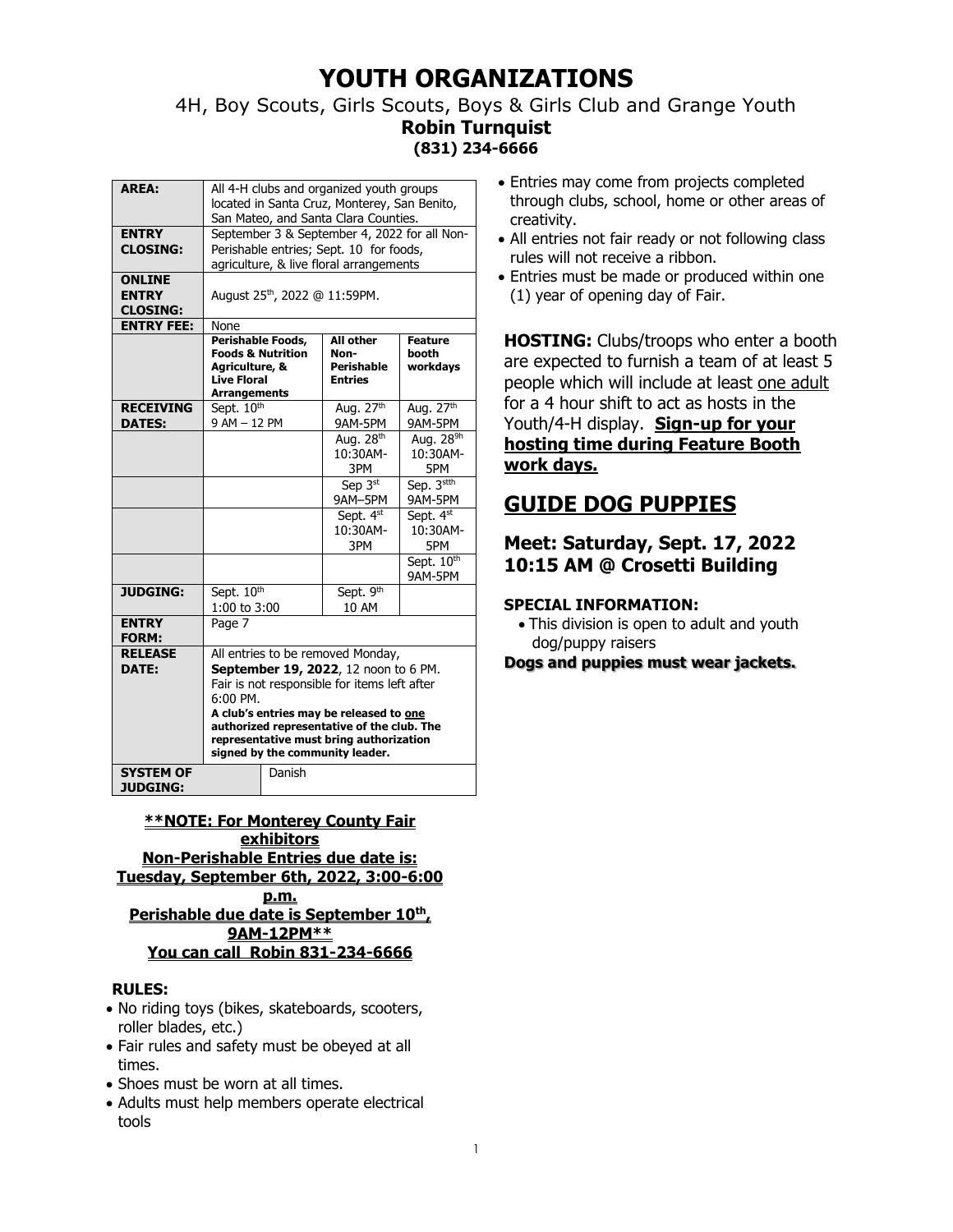4H, Boy Scouts, Girls Scouts, Boys & Girls Club and Grange Youth

**Robin Turnquist (831) 234-6666**

## **YOUTH ORGANIZATIONS 4-H (Dept 100) & GRANGE (Dept 105) DIVISION 1: FEATURE BOOTHS**

## **SPECIAL FEATURE BOOTH INFORMATION:**

• **How to Build a Booth meeting will be on Saturday, August 20, 2022 at 1:00 PM in the Crosetti Building.**

| <b>PREMIUMS OFFERED PER CLASS</b> |            |     |  |
|-----------------------------------|------------|-----|--|
| 1 ST                              | <b>DND</b> | つRD |  |
| 150.00                            | 100 00     |     |  |

**Members**, with adult supervision and aid in a safety situation, **must construct booths**.

All materials within booth must be fire retardant. Care of plants, vegetables, and animals within a booth is the responsibility of the club, excluding actual entries, which are the responsibility of the entrant.

The Fair supplies Convention Taffeta and Corrugated Paper. The club must furnish all other supplies.

Booths that are not Fair ready (entries not displayed properly) will lose 20 points off their final judging score.

Clubs that do not participate on Booth Judging will lose 20 points off their final booth judging score.

Booth judging by members; judging teams will consist of one more member than adult from each club.

| Educational Value  40% |  |
|------------------------|--|
|                        |  |
|                        |  |
|                        |  |
|                        |  |

## **Class:**

1. Feature booth

## **DIVISION 2: PANEL DISPLAY**

## **SPECIAL INFORMATION:**

• System of Judging: Danish

| <b>PREMIUMS OFFERED PER CLASS</b> |            |            |  |
|-----------------------------------|------------|------------|--|
| 1 ST                              | <b>DND</b> | <b>2RD</b> |  |
|                                   | \$10.00    | \$5.00     |  |

## **Classes:**

- 1. 8'x8' Project Panel
- 2. 4'x8' Project Panel

## **EXHIBITOR AWARD**

Exhibitors receiving a Special Award in divisions 3 through 21 will receive a premium of \$10 after the fair.

## **DIVISIONS 3-21:**

| <b>PREMIUMS OFFERED PER CLASS</b> |               |
|-----------------------------------|---------------|
| <b>DND</b>                        | لrd           |
| <b>RIBRON</b>                     | <b>RIBBON</b> |
|                                   |               |

## **DIVISION 3: ARTS AND CRAFTS**

## **SPECIAL INFORMATION**

• Member must include a note with the entry stating which portion of the item they completed.

### **Classes:**

- 1. Arts and Crafts
- 2. Camp crafts at organization camp.

Scrapbooks – individual (for club scrapbook see Division 20)

### **DIVISION 10: FOOD & NUTRITION**

## **SPECIAL INFORMATION**

- Entries that require refrigeration must be kept cold until the time for judging
- No whipped cream, cream puffs or pudding.
- Exhibiting of perishable entries will be at the discretion of the Fair.
- **All foods must come on a white paper plate.**

## **MINIMUM QUANTITIES:**

| Muffins, Biscuits, Rolls, Cookies | $1/2$ dozen             |
|-----------------------------------|-------------------------|
| Candies                           | $1/2$ dozen             |
| Cakes                             | $1/2$ cake plus 1 slice |
| Bread                             | $1/2$ loaf              |
| Decorated cookies                 | $1/2$ dozen             |
| <b>Classes:</b>                   |                         |
| 1. Baked Goods                    |                         |

- 2. Nutrition Poster or display
- 3. Confections and Candy
- 4. Cheeses

## **DIVISION 4: DECORATED CAKES**

### **SPECIAL INFORMATION:**

- Maximum base size 14 inches square.
- No more than three (3) tiers high.
- Styrofoam or cardboard form may be used provided the shape is one that could be reasonably achieved through baking.
- This entry is considered non-perishable.

### **Class:**

1. Decorated Cake

### **DIVISION 5: OTHER DECORATED ITEMS**

## **SPECIAL INFORMATION:**

• All decorations must be edible.

### **Classes:**

- 1. Gingerbread Houses
- 2. Other Decorated Items, please specify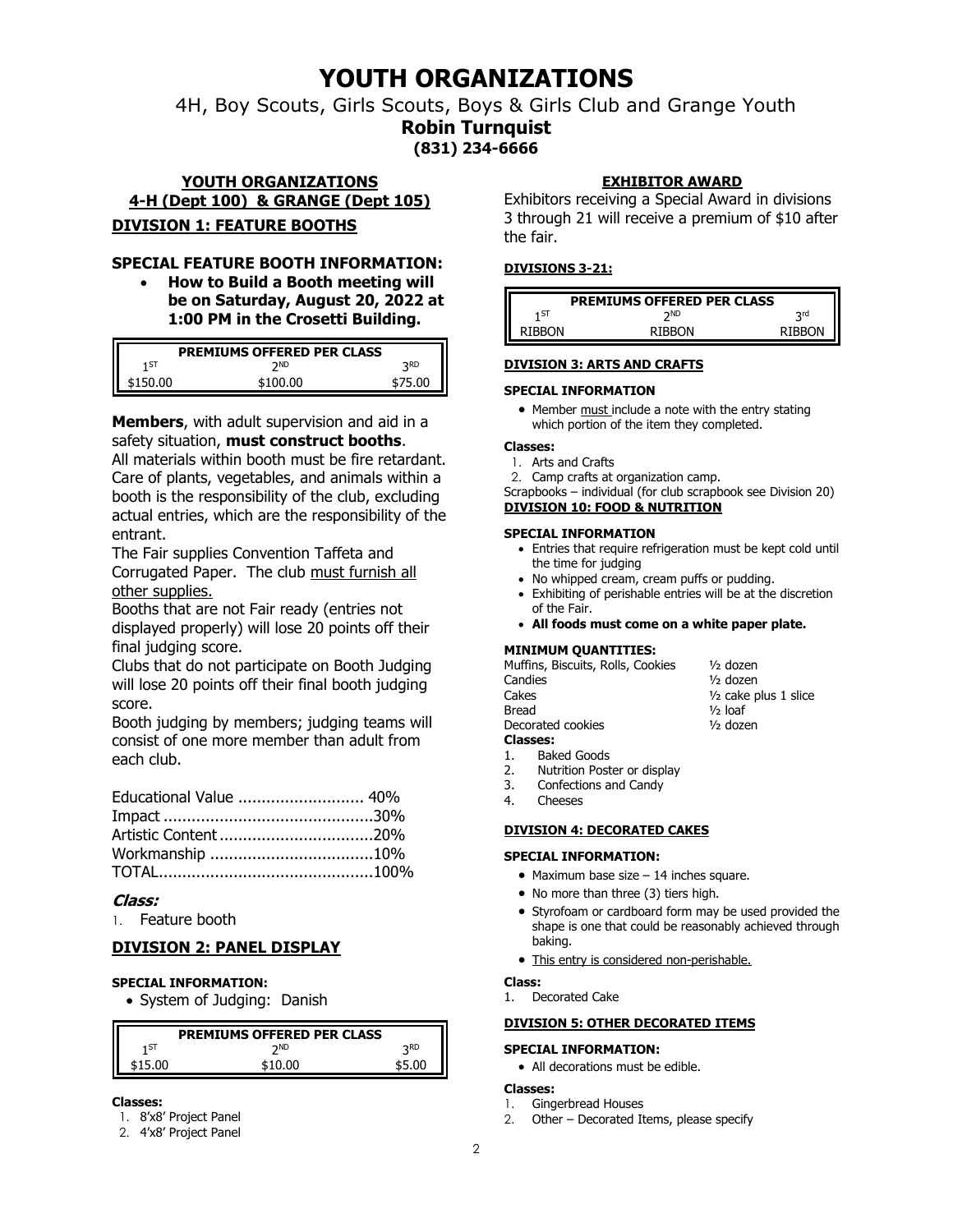## 4H, Boy Scouts, Girls Scouts, Boys & Girls Club and Grange Youth **Robin Turnquist (831) 234-6666**

#### **DIVISION 6: PHOTOGRAPHY**

#### **SPECIAL INFORMATION**

- All exhibits may be a sequence, album, pictures, slides, a pinpoint camera, mounted enlargement (5x7 or larger) , and education display or poster.
- All entries must be matted; no glass.
- NOTE: For digitally enhanced photography, see Division 18.

#### **MUST PLACE ON BACK OF ENTRY:**

- NAME
- AGE
- TYPE OF CAMERA
- SIZE OF FILM USED
- MANUAL OR AUTO FOCUS
- OPTIONAL NOTE

#### **Classes:**

- 1. Photograph
- 2. Album
- 3. Other

#### **DIVISION 7: FINE ARTS**

#### **SPECIAL INFORMATION**

- This division includes painting drawing, prints, sculpture and graphics.
- All entries must be matted (with rigid mat boards, no construction paper or cardboard) and/or framed. For matting techniques see the following website:
	- <http://www.biddingtons.com/content/mrs.html> All entries must have secure means of hanging
- 
- Must place name and age of artist on back of entry
- All canvases must be framed or edges painted.

#### **Class:**

1. Fine Arts

#### **DIVISION 8: CLOTHING**

#### **Classes:**

- 1. Wearable Sewing
- 2. Wearable knitting, crochet, or embroidery work
- 3. Educational Display or Poster

#### **DIVISION 9: FOOD PRESERVATION**

#### **SPECIAL INFORMATION**

- Each entry **must** be a different product or of the same product preserved by a different method. Entry sheet and jar label must list the type of product (fruit, vegetable, preserves, etc.) and the method or process used (Water-bath or pressure canning or drying).
- Low acid foods must be canned under pressure. Dried products should be wrapped in clear plastic or sealed jars.
- No paraffin seals. All canning exhibits must be sealed jars.
- An exhibit consists of two jars, containers or packages except jerky (6 strips), dried fruit (6 to 8 pieces), or an education display or poster. Jars or containers must be standard sizes – one for exhibiting and one to be

opened for tasting. Tasting jars may be claimed after judging, FRIDAY, SEPTEMBER 9, 2022 between the hours of 10:00 AM and 3 PM. PLEASE LEAVE RING ON JAR

#### **Classes:**

- 1. Food Preservation
- 2. Poster or Educational Display

#### **DIVISION 10: FOOD & NUTRITION**

#### **SPECIAL INFORMATION**

- Entries that require refrigeration must be kept cold until the time for judging
- No whipped cream, cream puffs or pudding.
- Exhibiting of perishable entries will be at the discretion of the Fair.
- **All foods must come on a white paper plate.**

#### **MINIMUM QUANTITIES:**

Muffins, Biscuits, Rolls, Cookies <sup>1/2</sup> dozen Candies ½ dozen Cakes <sup>1/2</sup> cake plus 1 slice

Bread  $\frac{1}{2}$  loaf

#### **Classes:**

- 1. Baked Goods
- 2. Nutrition Poster or display
- 3. Confections and Candy
- 4. Cheeses

#### **DIVISION 11: HONEY**

### **Classes:**

- 1. 2 pint jars one for exhibiting and one for tasting
- 2. Beeswax 1 pound
- 3. Comb Honey  $-1$  quart

#### **DIVISION 12: HOME DECORATING – INFORMAL TABLE SETTING**

#### **SPECIAL INFORMATION:**

- Exhibitor must furnish his/her own china and glassware.
- May use TV tray, bed tray, picnic basket, etc. One place setting plus centerpiece. Tables will be provided. Must fit in area 24"x24".
- Must include menu.
- Handmade setups are encouraged.
- **All table settings must be set up by the member the Saturday before the fair opens between 9 AM & Noon.**
- Utilize theme indicated for each class.
- Table Settings judged on correct placement, functionality, and artistic appeal.

#### **Classes:**

- 1. Fair Theme
- 2. Holiday
- 3. Picnic
- 4. Special Events (i.e., Birthdays, Showers, Graduations, etc.)
- 
- 

#### Decorated cookies  $\frac{1}{2}$  dozen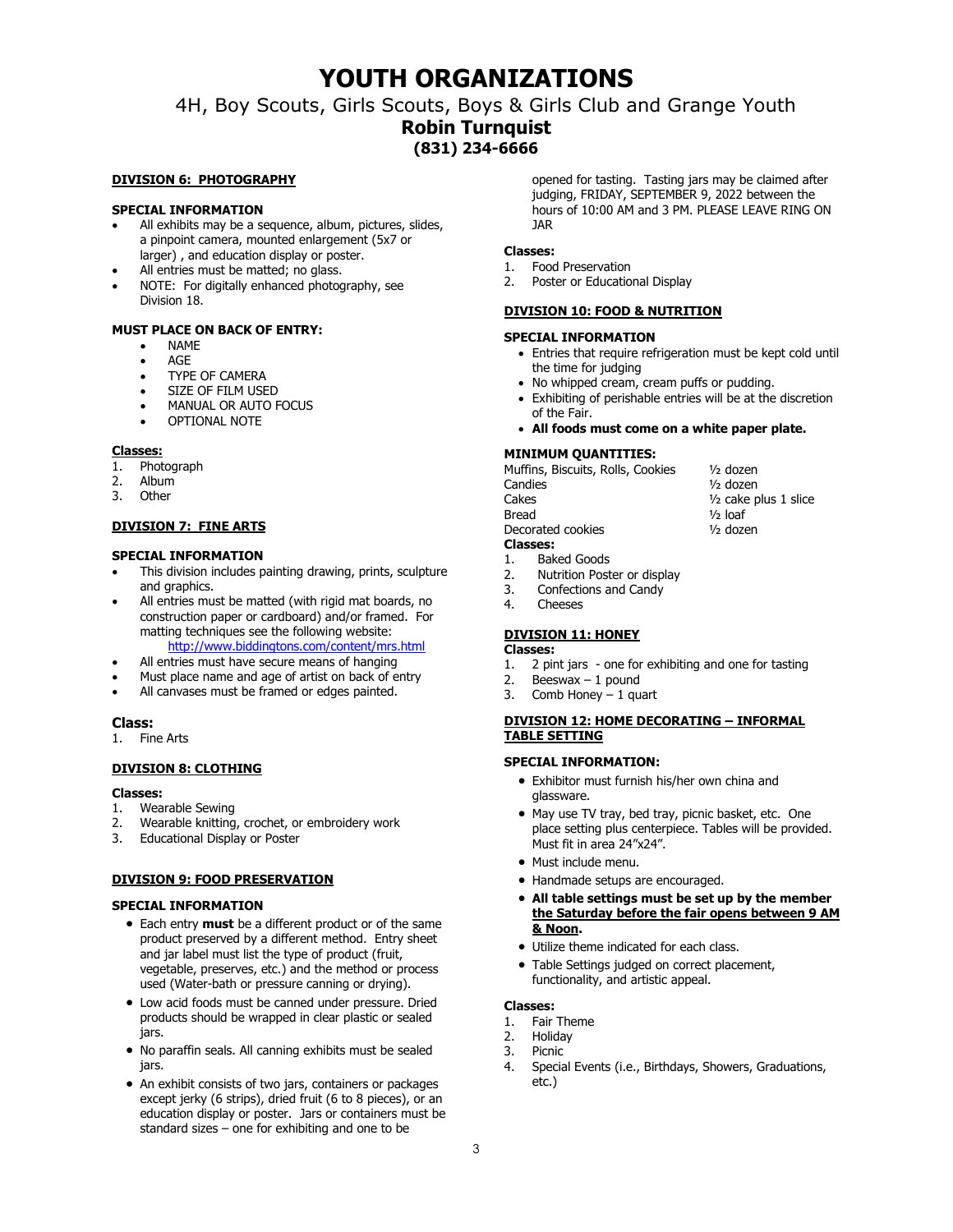4H, Boy Scouts, Girls Scouts, Boys & Girls Club and Grange Youth **Robin Turnquist (831) 234-6666**

#### **DIVISION 13: HOME DECORATING**

#### **Classes:**

- 1. Fabric Decoration –i.e., non-wearable needlework, macramé, crochet, weaving, spinning and dying of wool, needlepoint and stuffed toys
- 2. Floral Arrangements –With dry or silk flowers
- 3. Quilts
- 4. Other Decorations please specify

#### **DIVISION 14: GARDEN & PRODUCE**

#### **SPECIAL INFORMATION:**

- Each exhibit must be listed separately on entry form by type and variety. Required: a 3"x5" card with the name, type and variety placed on the plate.
- **Exhibits must include five each of small items, or one large item, bunch or head**
- **Small and Medium Horticulture exhibits must come on a white paper plate.**

#### **Classes:**

1. Garden & Produce

#### **DIVISION 15: FLORICULTURE**

#### **Classes:**

- 1. Potted plants
- 2. Terrariums
- 3. Dish gardens
- 4. Floral Arrangements with fresh flowers
- 5. Note: On Saturday, Sept. 10th, members can make their own arrangements with the provided flowers between 9AM – Noon.

#### **DIVISION 16: NATURAL SCIENCE**

#### **Classes:**

- 1. Insect collections, beekeeping, etc.
- 2. Wildlife, pets, livestock, etc.
- 3. Geology, oceanography, astronomy, etc.
- 4. Marine Biology
- 5. Skinning, Tanning, Taxidermy
- 6. Any other Natural Science specify

#### **DIVISION 17: MECHANICAL SCIENCE**

#### **Classes:**

- 1. Rockets
- 2. Electrical
- 3. Woodworking
- 4. Welding, small engines, gears, etc.
- 5. Models
- 6. Other

#### **DIVISION 18: GRAPHIC ARTS**

#### **SPECIAL INFORMATION:**

• Photographs must be matted.

#### **Classes:**

- 1. Digitally Enhanced Photography ("touched up", highlighted but not graphically edited so as to materially change the photo).
- 2. Digitally Edited Photography (transformed, rerendered or otherwise materially changed from original image).
- 3. Computer Generated (image created entirely by computer)

#### **DIVISION 19: MISCELLANEOUS PROJECTS**

#### **SPECIAL INFORMATION:**

- This division is for new 4-H projects or those not provided for in any other division.
- Displays of the new projects must be attractive and carry an explanation of the project.
- **Must include a note stating if the entry is to be judged on the information presented or the skills involved in making the display.**

#### **Classes:**

- 1. Citizenship
- 2. Outdoor Activities
- 3. Other Please Specify

#### **DIVISION 20: CLUB NEWS**

#### **SPECIAL INFORMATION:**

- Must be done by members.
- News should have more than one reporter
- An entry will be four (4) or more issues from JULY 2021 – JUNE 2022, mounted on a postcard or arranged for display, i.e., in a notebook.

#### **Classes:**

- 1. Club Newsletter
- 2. Club Scrapbook

#### **JUDGING SCORECARD**

| Accuracy, clarity, information                              |
|-------------------------------------------------------------|
|                                                             |
| Artistic, appeal, attractiveness, "eye appeal", readability |
| <b>COVER PAGE OR INTRODUCTION10%</b>                        |

| TOTAL……………………………………………………100% |  |
|-------------------------------|--|
|-------------------------------|--|

#### **DIVISION 21: ALUMNI**

#### **SPECIAL INFORMATION:**

This division is for adult alumni that want to enter items in their old organization they participated in as a youth.

## Classes:

- 1. Hand made craft of any kind
- 2. Sewn item
- 3. Baked Items/preserves/decorated
- 4. Grown from garden<br>5. Miscellaneous
- Miscellaneous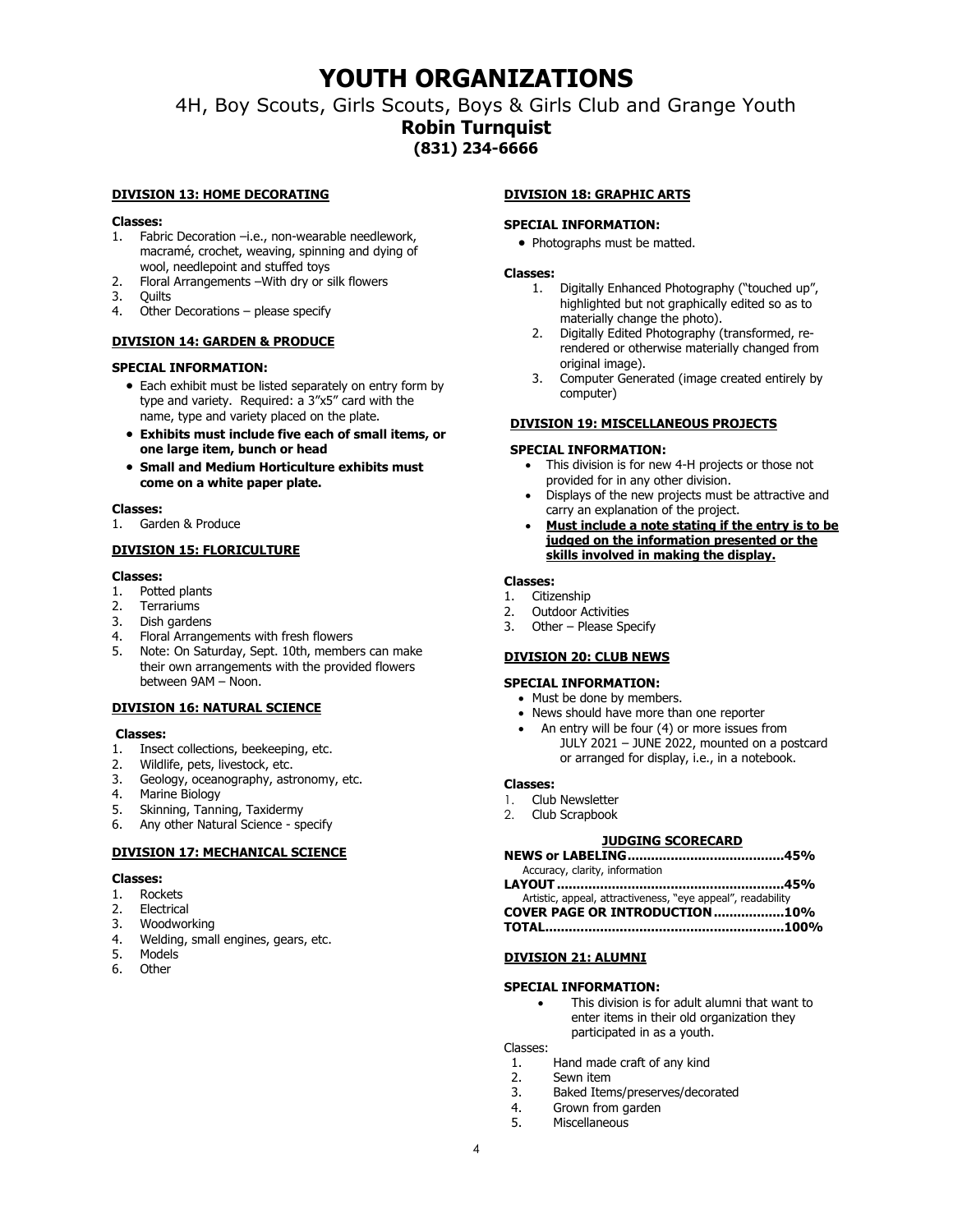# **YOUTH ORGANIZATIONS DEPARTMENT #103 & #104 - SCOUTS**

## **Robin Turnquist (831) 234-6666**

**Refer to page 1 for receiving and release dates**

#### **DEPARTMENT #103 – BOY SCOUTS**

## **DIVISION 1: BOY SCOUTS FEATURE BOOTHS**

(See page **Error! Bookmark not defined.** for guidelines)

#### **See page 1 for booth workdays**

**ENTRY FEE:** None **ENTRY FORM:** Page 7 **SYSTEM OF JUDGING:** Danish

|       | <b>PREMIUMS OFFERED PER CLASS</b> |            |
|-------|-----------------------------------|------------|
| 1 ST  | ND                                | <b>DRD</b> |
| 75.00 | \$50.00                           | \$25.00    |

#### **CLASS:**

1. Feature Booth

#### **DIVISION 2: BOY SCOUTS PANEL DISPLAYS**

**ENTRY FEE:** None **SYSTEM OF JUDGING:** Danish

| <b>PREMIUMS OFFERED PER CLASS</b> |    |            |
|-----------------------------------|----|------------|
| 1 ST                              | ND | <b>DRD</b> |
| 15.00                             |    | \$5.NN     |

#### **Classes:**

- 1. 8'x8' Project Panel
- 2. 4'x8' Project Panel

| <b>ENTRY FEE:</b>         | <b>None</b> |
|---------------------------|-------------|
| <b>SYSTEM OF JUDGING:</b> | Danish      |

| <b>PREMIUMS OFFERED PER CLASS</b> |        |        |
|-----------------------------------|--------|--------|
| 1 ST                              | אר     | っRD    |
| <b>RIBRON</b>                     | RIRRON | RIBRON |
|                                   |        |        |

### **DIVISION 3: CUB SCOUTS**

(For ages 8 through 10 years old) **Classes:**

- 
- 1. Pinewood Derby Cars<br>2. Woodworking Woodworking
- 3. Leather Crafts
- 4. Theme Collection Display
- 5. Arts and Crafts
- 6. Other, as approved by Leader- please specify

#### **DIVISION 4: BOY SCOUTS**

(For ages 11 through 18 years old)

#### **Classes:**

- 1. Woodworking
- 2. Leather Craft
- 3. Bead Work
- 4. Theme Collection Display
- 5. Native American or Pioneer Craft
- 6. Other, as approved by Leader- please specify

**Refer to page 1 for receiving and release dates**

#### **DEPARTMENT #104 – GIRL SCOUTS**

### **DIVISION 1: GIRL SCOUTS FEATURE BOOTH**

(See page **Error! Bookmark not defined.** for guidelines)

#### **See page 1 for booth workdays**

| <b>ENTRY FEE:</b>         | None   |
|---------------------------|--------|
| <b>ENTRY FORM:</b>        | Page 7 |
| <b>SYSTEM OF JUDGING:</b> | Danish |

| <b>PREMIUMS OFFERED PER CLASS</b> |         |            |  |
|-----------------------------------|---------|------------|--|
| 1 ST                              | ND      | <b>つRD</b> |  |
| 75.00                             | \$50.OC | \$25.00    |  |

#### **CLASS:**

1. Feature Booth

#### **DIVISION 2: GIRL SCOUTS PANEL DISPLAYS**

| <b>ENTRY FEE:</b>         | None   |
|---------------------------|--------|
| <b>SYSTEM OF JUDGING:</b> | Danish |

| <b>PREMIUMS OFFERED PER CLASS</b> |                |       |  |
|-----------------------------------|----------------|-------|--|
| 1 ST                              | つND            | つRD   |  |
| \$15.00                           | <b>\$10.00</b> | ≮5 በበ |  |

#### **Classes:**

- 1. 8'x8' Project Panel
- 2. 4'x8' Project Panel

| <b>ENTRY FEE:</b>  | None   |
|--------------------|--------|
| SYSTEM OF JUDGING: | Danish |

| PREMIUMS OFFERED PER CLASS |               |               |  |
|----------------------------|---------------|---------------|--|
| 1 ST                       | つND           | つRD           |  |
| <b>RIBBON</b>              | <b>RIBBON</b> | <b>RIBBON</b> |  |

**DIVISION 3: DAISY SCOUTS**

**DIVISION 4: BROWNIE GIRL SCOUTS**

#### **DIVISION 5: JUNIOR GIRL SCOUTS**

**DIVISION 6: CADET GIRL SCOUTS**

#### **DIVISION 7: SENIOR GIRL SCOUTS**

#### **Classes:**

- 1. Arts and Crafts (specify)
- 2. Athletics
- 3. Contemporary Issues<br>4 Health Hobbies Hom
- Health, Hobbies, Home
- 5. Outdoor Skills
- 6. Service to others
- 7. Any other Girl Scout Project specify others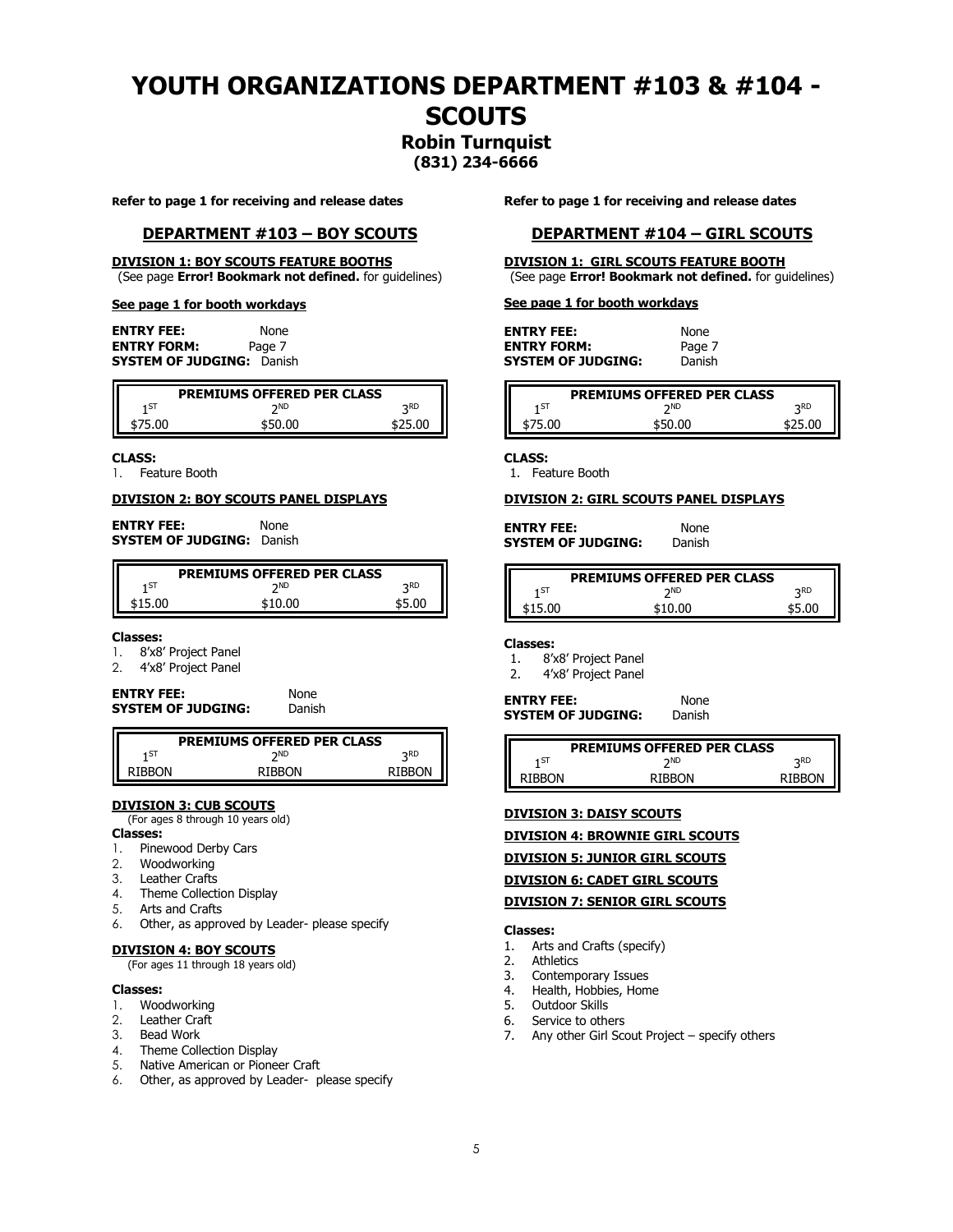## **Santa Cruz County Fair Youth Organization Entry Form – Department #100 - #105 Entry Form and Entries due on Receiving Dates Online entries due by Saturday, August 25, 2022 @ 11:59PM Mail to:** Santa Cruz County Fair

2601 East Lake Avenue, Watsonville, CA 95076

**Refer to page** Error! Bookmark not defined. **for guidelines and workdays**

## **Department #102 – OTHER YOUTH ORGANIZATIONS**

### **DIVISION 1: OTHER YOUTH ORGANIZATION FEATURE BOOTHS**

**ENTRY FEE:** None **ENTRY FORM:** Page 7<br>**SYSTEM OF JUDGING:** Danish **SYSTEM OF JUDGING:** 

|         | <b>PREMIUMS OFFERED PER CLASS</b> |            |
|---------|-----------------------------------|------------|
| 1 ST    | <b>DND</b>                        | <b>2RD</b> |
| \$75.00 | \$50.00                           | \$25.00    |

**CLASS:**

1. Feature Booth

## **DIVISION 2: OTHER YOUTH ORGANIZATION PANEL DISPLAYS**

**ENTRY FEE:** None<br> **SYSTEM OF JUDGING:** Danish **SYSTEM OF JUDGING:** 

|       | <b>PREMIUMS OFFERED PER CLASS</b> |     |
|-------|-----------------------------------|-----|
| ı ST  | ND                                | っRD |
| 15.00 | ≮10.00                            |     |

#### **Classes:**

- 1. 8'x8' Project Panel
- 2. 4'x8' Project Panel

## **DIVISION 3: OTHER YOUTH - AGES 5-8**

## **DIVISION 4: OTHER YOUTH - AGES 9-12**

#### **DIVISION 5: OTHER YOUTH - AGES 13-18**

| <b>ENTRY FEE:</b>         | None   |
|---------------------------|--------|
| <b>SYSTEM OF JUDGING:</b> | Danish |

|        | <b>PREMIUMS OFFERED PER CLASS</b> |            |
|--------|-----------------------------------|------------|
| 1ST    | <b>DND</b>                        | <b>2RD</b> |
| RIBBON | <b>RIBBON</b>                     | RIBRON     |

#### **Classes:**

- 1. Arts & Crafts (see page 2 for special information)
- 2. Photography (See page 3 for special information)
- 3. Fine Art (See page 3 for special information)
- 4. Home Decoration
- 5. Any Other specify

#### **Release Date:** See page 1